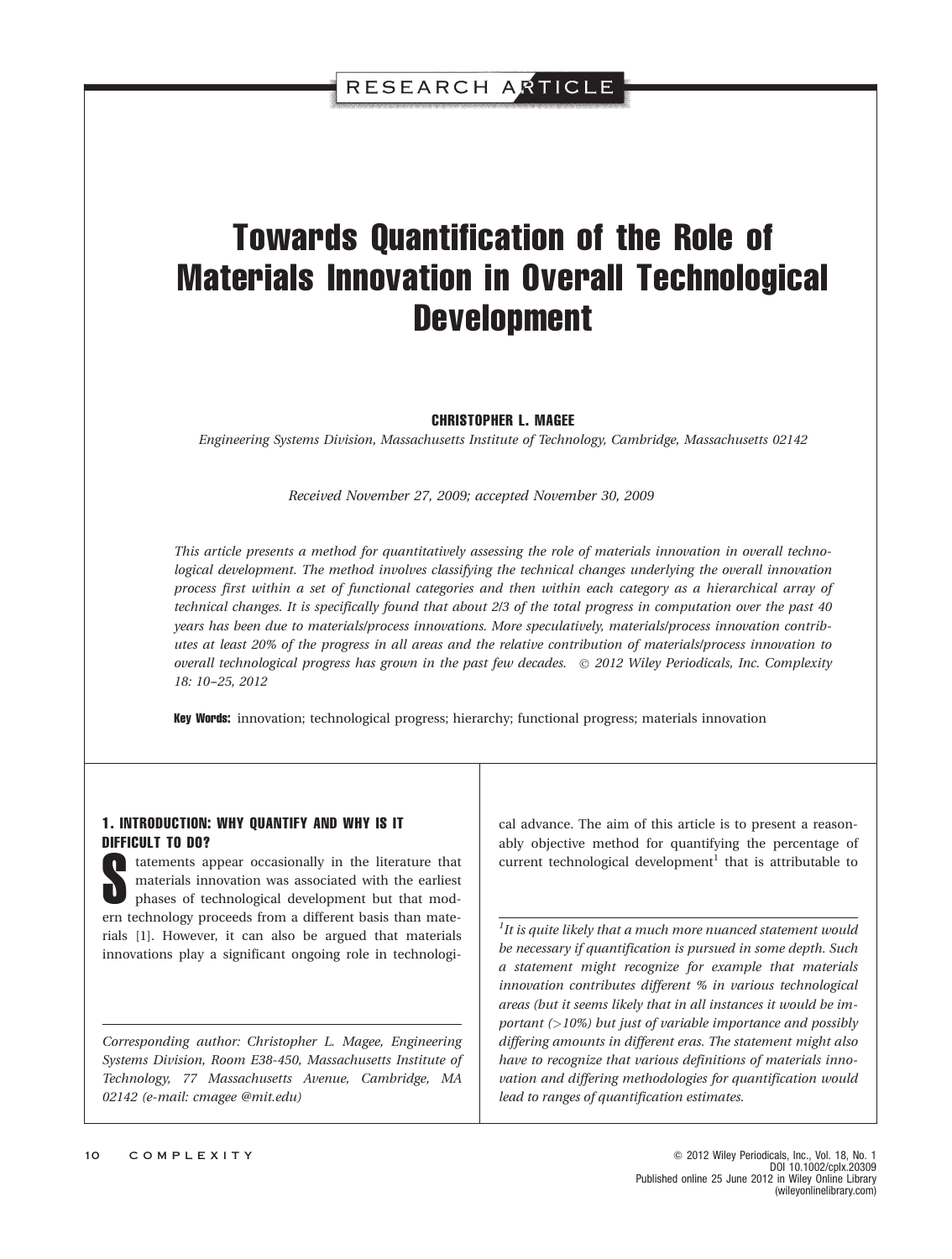materials innovation. Such quantification could provide useful input to R&D planning at various levels (global, national, firm, project, etc.). It could influence decisions regarding the research funding distribution among academic disciplines and perhaps the choice of majors among engineering and science students.

The desired quantification is challenging for a variety of reasons. Three important ones are described here. First, one notes that overall methodologies for quantifying overall technological progress are not agreed upon or fall readily to hand for such a task. Secondly, a basis for differentiation among types of innovation so that materials innovation can be consistently separated from other types of innovations is not known. Third, even if a consistent definition exists for different types of innovation, progress often occurs by development of a system or product that combines different types of innovation.

Given the severity of the challenges just outlined but also the potential high impact of results in the mode desired, this research was undertaken to explore the possibilities as well as to make some progress. The title of this article thus clearly labels progress toward as opposed to expected completion in this initial effort. This article addresses the three issues by theoretical consideration based upon literature review of prior research and through original research. Specific methods of addressing each of the three issues are given; they are, respectively: (1) a functional approach to technological progress, (2) a hierarchical description of contributing technical changes, and (3) comparison of progress rates in various levels of the hierarchy. Sections 2 and 3 address quantification methodology (the first problem), whereas Section 4 addresses separation and quantification of materials innovation (the second and third problems). Section 5 uses case studies to explore the suggested framework and Sections 6 and 7 examine implications and possible next steps.

## 2. QUANTIFICATION OF TECHNOLOGICAL PROGRESS

Five overall approaches to quantification of technological progress are outlined in this section and analyzed for possible utility in the task of interest, namely quantifying the role of materials innovation in overall technological progress. The five approaches are: patent analysis, Journal and magazine articles analysis, counts of major innovations combined with in-depth case studies, market share (or diffusion) of technological artifacts, and technical capability metrics dynamics. In the following subsections, each of these approaches is briefly described and analyzed for applicability.

# 2.1. Patent Analysis

There is a considerable body of research examining patents as a way to explore technological change [2]. A very appealing aspect of this approach is that extensive patent databases are available. Moreover, prior research [3, 4] has developed methods based upon citation analysis to attempt to identify key patents. Citation analysis and key word analysis might also yield acceptable methods for differentiating material innovation patents from other patent types. Thus, two specific research approaches could be: (1) to examine the number of patents per year overall and the number of those judged to be materials innovations and (2) to examine the number of key material innovations as a percentage of the total ''key innovations''<sup>2</sup> over several years. The first of these is a bit easier (but the method for differentiating among innovation types by key words—necessary to get large numbers of patents analyzed—would involve a challenging research agenda. This approach has the drawback of essentially assuming that all patents are equally important to technological progress and this is of course also questionable. Although the second approach (key patents) may be a little more appealing to determine, a high-volume way to identify key patents would need to be developed and the applications thus far are quite limited.

# 2.2. Journal and Magazine Article Analysis

There has been some research using trade journal articles to follow innovations over time [5]. It would be difficult to translate this kind of work into an overall innovation or technological progress analysis and studies of many different types of Journals would be necessary to establish the relative contribution of materials innovation.

# 2.3. Major Innovation Counts

There has been a stream of research attempting to create lists over time of major innovations [6, 7]. If an analysis of such innovations were made in depth, one might get a sense of the contributions of materials innovations to major innovations over time. There are drawbacks to this approach and a major one is the lack of objectivity as to what is included in the innovation lists. A second significant shortfall is that the methods to be used in the in-depth study and the differentiation between material innovations and other types of innovation are unknown when combined in a single major innovation. In addition, even if these first two problems are solved a very high

<sup>2</sup>The ratio of "material" patents to total patents would be an estimate of the desired quantification in both cases described.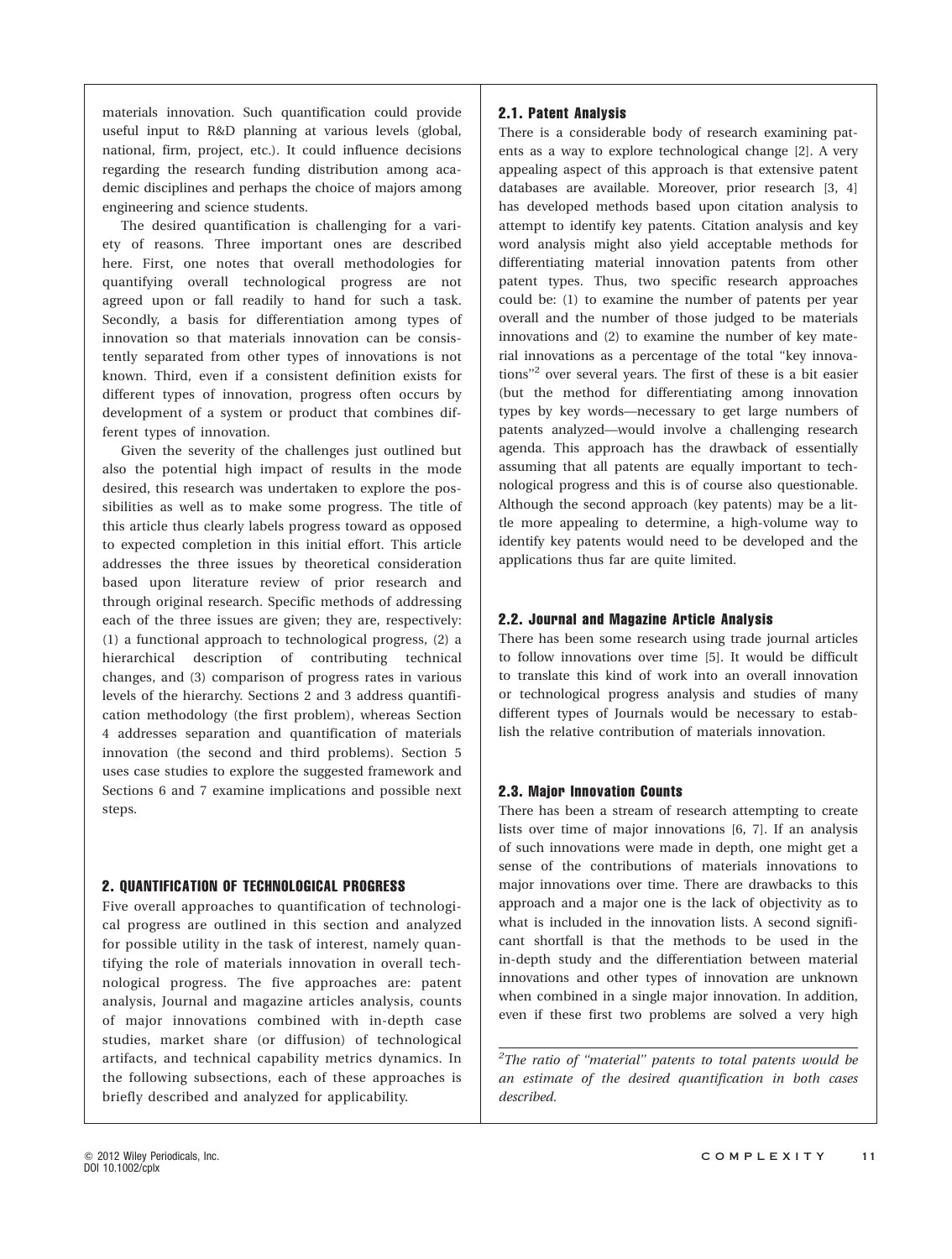effort on a statistically significant number of cases would be needed to attempt quantification.

## 2.4. Market Share

Most research on technological change that has a quantitative character involves study of the penetration over time of a given technological approach, system, or artifact (we use the term TASA hereafter). Empirical studies starting with the penetration of hybrid corn as analyzed by Griliches [8] have proliferated [9, 10]. A variety of mathematical models have been developed [11] and shown to be in reasonable agreement with the empirical data so this approach is quite well established in describing an economically significant aspect of technological change. However, to estimate the importance of materials innovation in technological development using this approach would require study of the entire economy as well as characterization of the importance of materials innovation in all diffusion situations. The basic problem with this approach for our purposes is that market share does not focus on technological improvements but only on the overall substitution of one TASA by another.

## 2.5. Technical Capability Dynamics

The study of technical capability of TASA over time is another quantitative approach to technological change. The best-known prototype of this approach is Moore's Law which quantifies the number of chips per die in integrated circuits over time. This general approach is judged to have the best prospect of making progress in quantifying the role of materials innovation in overall technological progress and is thus described in some detail in Section 3. Of the four approaches covered in Subsections 2.1.–2.4., only patent analysis is judged worth pursuing further. However, here we have chosen to only further pursue technical capability dynamics because it is clearly superior to patents in describing the value of given incremental improvements in technology. However, a patent study such as outlined in Section 2.1. would certainly be worthwhile (and difficult) and essentially give an assessment (independent of that developed in this article) of the quantitative role of materials innovation in technological progress.

# 3. MEASURING TECHNICAL CAPABILITY

## 3.1. General Considerations and Figures of Merit

Technical capability for a TASA is generally the ability of that TASA to achieve its intended purpose. For measurability considerations, a narrower definition is used in this article that is consistent with this general definition. One aspect of the restricted definition is to consider measures of technical capability that are continuous and thus not simple yes/no measures such as considered by Lord Kelvin for powered flight. $3$  Thus, a continuous measure of the ability (also called performance) to fulfill the purpose or function is of interest here.

A second narrowing for arriving at a definition of measurable technical capability is to not attempt to quantitatively assess the total utility of a TASA. Although there have been frameworks and approaches discussed for some time that attempt to describe the overall utility by one number or a hyper-surface [12–16] these have not been successful in even restricted cases in giving a truly measurable (as opposed to notional) indication of integrated technical capability. Thus, using such approaches to examine time dependence of a variety of technical capabilities to investigate the contribution of materials innovation to overall technological progress is desirable but is not (yet) feasible. Thus, our narrower definition: technical capability is a performance measure of a key intended technical  $function<sup>4</sup>$  of the TASA. This definition does not assure that the metric reflects well what is best from a user (particularly long-term) perspective but we will see that different metric types (described later) are not equivalent in this regard.

Numerous metrics for technical capability consistent with the definition just given have been proposed (and studied) for various technological systems. However, it is useful to define three subclasses of technical capability metrics: figures of merit, tradeoff metrics, and FPMs. The first of these has the broadest definition and are most numerous. We refer to them by the relatively widely used term in engineering—Figures of Merit—and show selected examples in Table1. Figure of merit is a technical parameter or set of parameters that relate to the functional performance of a TASA.

As this is the unrestricted class of metrics, there is a very wide array of possibilities and only a sample is represented by Table 1. Indeed, figures of merit such as these are known and used at least to some extent in almost all engineering work even though careful time histories are usually not available. Some consist of only one parameter while others are key ratios. The last example given is the only ''efficiency'' measure in the list but efficiency metrics are quite commonly monitored as engineering figures of

 $3$ He famously predicted that powered flight would remain impossible indefinitely shortly before the Wright brothers succeeded in achieving it.

 $4$ We use function here in a technical sense (a technically specific purpose) that is defined for a specific meaning below but the reader should note that the Technological Innovation Systems literature [17, 18] uses function in the sense of processes or subprocesses in technological innovation such as knowledge generation, entrepreneurial activity, etc.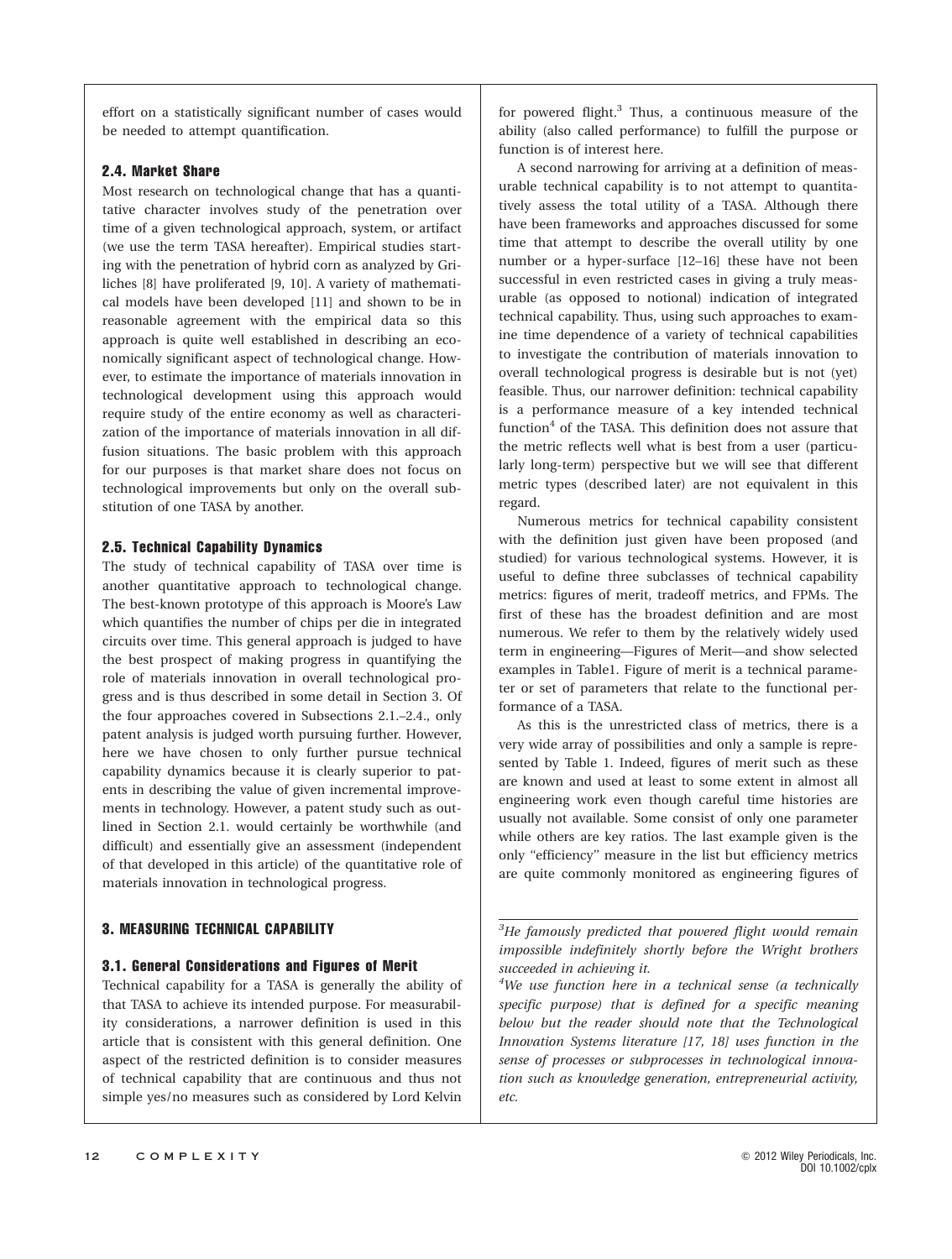Selected Examples of "Figures of Merit" that have been used to Assess Progress in Technical Systems

| <b>TASA</b>                              | <b>Technical Capability Metric</b>                         | <b>Years Studied</b> | References |
|------------------------------------------|------------------------------------------------------------|----------------------|------------|
| Human Life expectancy                    | Population life span (national leader on global basis)     | 1845-2000            | $[19]$     |
| Apparatus for achieving low temperatures | Lowest temperature achieved (deviation from absolute zero) | 1880-1950            | $[20]$     |
| <b>Sailboats</b>                         | Speed (1/time- between-ports)                              | 1700-1855            | [21, 22]   |
|                                          |                                                            | 1900-2105            |            |
| Gas turbines                             | Pressure ratio achieved                                    | 1943-1972            | $[23]$     |
| Aircraft engines                         | Horsepower                                                 | 1927-1957            | [24]       |
| Farm tractors                            | Belt horsepower                                            | 1920-1970            | $[24]$     |
| Wireless telephone                       | Coverage-throughput per area                               | 1900-2004            | $[25]$     |
| <b>Tractor Engines</b>                   | Horsepower-hour per gallon (efficiency)                    | 1920-1970            | [13]       |

merit. However, efficiency and most other figures of merit only poorly reflect the overall economic impact and do not reflect real engineering goals. Thus, our major focus in the further work is not on figures of merit but instead on two classes of metrics that involve a constraint in their formulation.

#### 3.2. Engineering Tradeoffs

The second subclass of technical capability metrics is those that measure the performance of a TASA in achieving a key intended technical function relative to a resource constraint. These tradeoff metrics are less common in prior studies of technical capability than figures of merit but still have had reasonable representation as they are similar to productivity measurements. Examples of such metrics are given in Table2.<sup>5</sup>

These metrics have the advantage of directly relating to the desirability of the TASA as they maximize output (or meeting a key purpose or function) relative to a scarce input or resource (the usual resources are \$, human effort and time but a variety of others are seen in Table 2). Improvements in and managing of such tradeoffs are at the heart of the engineering process (including invention and innovation). The levels of such tradeoffs over time are a superior measure of technical capability compared with figures of merit.

Koh and Magee [38] have recently described a generalization of tradeoff metrics by utilizing a generic approach

 $5$ In contrast to Table 1, this listing consists of a substantial fraction of those published but some others can be derived from electricity generation studies [26], from the desktop technologies studied in [27] and from [28].

to technical function that is described in Table3. The generic approach is based upon the idea that three basic operands (''things'') are operated upon by five basic operations (processes) and that a generic function is defined by a basic process operating on one of the three operands [1, 39, 40].

Each intersection in the matrix (shown in bold type) in Table 3 is thus a generic technical function (typical devices and systems fulfilling these primary functions are shown as the entries). Although some prior technical capability tradeoff metrics are consistent with this functional approach, most are not because most prior metrics are defined for a specific technological approach. The metrics in Tables 1 and 2 are limited to the specific TASA shown with the exception of the watts/\$ metric for solar photovoltaics which is generic as well as a tradeoff metric for this specific TASA. An advantage of the generic technical functional approach is that time series can be constructed for a variety of TASA that fulfill a given purpose but that are otherwise not related making possible the study of technical capability over longer time periods. A related disadvantage is that parametric details within a given TASA are not as well defined in the metric and thus linking progress to specific inventions is more difficult to achieve than for less broad metrics.<sup>6</sup> Our third subclass of technical capability metrics is thus Functional Performance Metrics (FPMs). These are defined as a measure of the performance (maximum for all TASA) in achieving a generic technical function relative to a resource constraint.

 ${}^{6}$ It is for these reasons that we will propose in Section 4.3 to simultaneously use FPMs and tradeoff metrics to explore quantification of materials innovations in overall progress.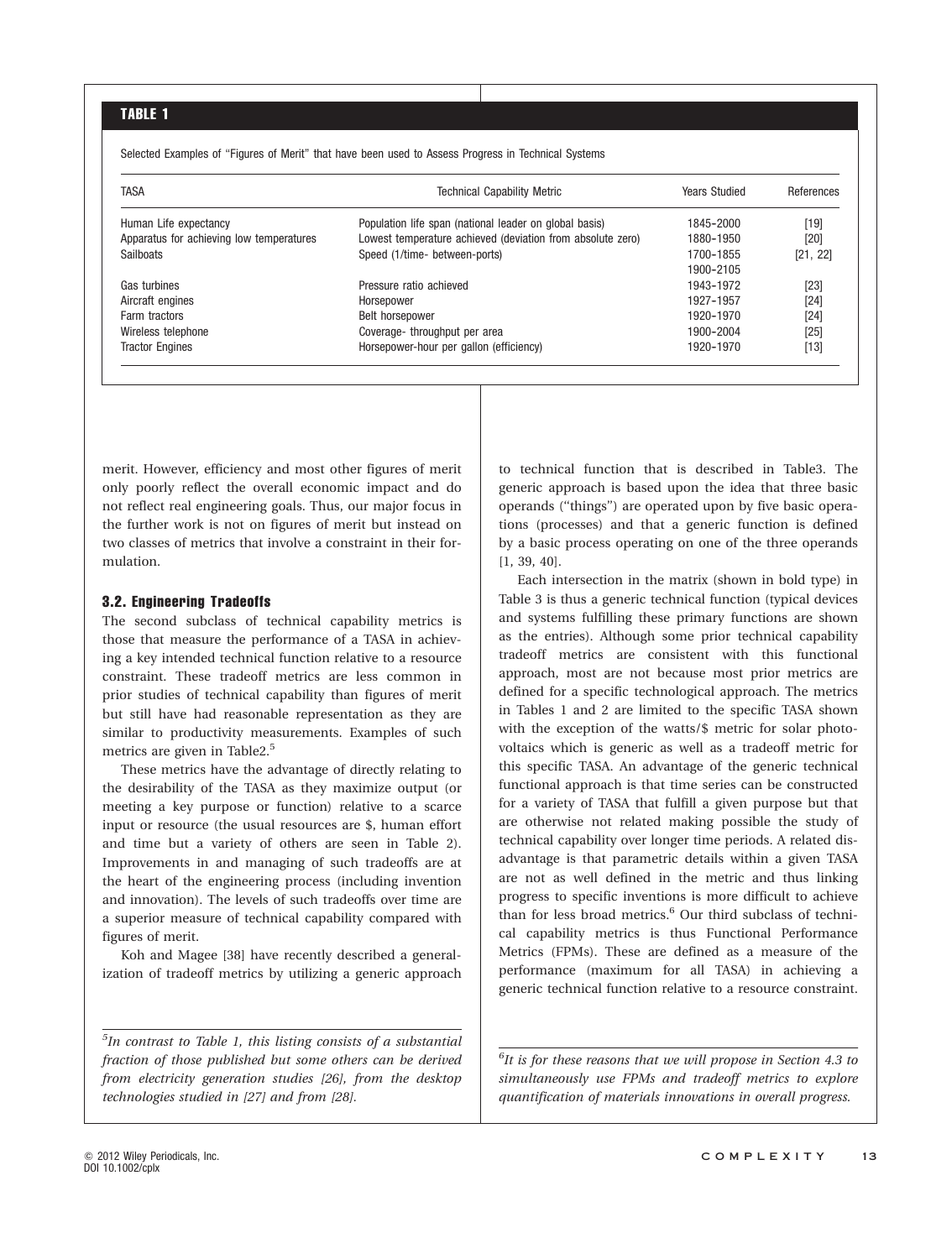Selected Examples of Engineering tradeoff Metrics used for Assessing Progress in Technical Capability

| <b>TASA</b>                | <b>Technical Capability Metric</b>                      | <b>Years Studied</b> | References |
|----------------------------|---------------------------------------------------------|----------------------|------------|
| Oil/gas discovery          | Resources discovered per effort                         | 1947-1998            | [29]       |
| Underground coal mining    | Tons per man-hour                                       | 1900-1985            | $[30]$     |
| <b>Commercial Aircraft</b> | Speed times number of passengers                        | 1925-1975            | $[20]$     |
| Bio processing             | Titer for penicillin production (mg/L)                  | 1945-1980            | $[31]$     |
| Jet turbines               | Thrust per unit weight per fuel consumption             | 1943-1972            | [23]       |
| Genome sequencing          | Base-pairs per \$                                       | 1970-2003            | $[32]$     |
| Solar Photovoltaic Cells   | Watts/\$ (converted from price data)                    | 1975-2004            | [33, 34]   |
| Computed tomography        | Resolution details/mm/sec                               | 1973-2005            | $[35]$     |
| <b>MRI</b>                 | Resolution details/mm/sec/\$                            | 1985-2000            | [36]       |
| Integrated circuits        | Transistors per die                                     | 1960-2005            | $[37]$     |
| Wireless telephony         | Spectral efficiency- throughput/Hz of channel bandwidth | 1900-2004            |            |

FPMs that have been studied previously and the time periods are given in Table4.

#### 3.3. Overview of Prior Technical Capability Results

Many of the metrics of all three types (at least when not reaching a limit) show an exponential (or greater see Kurzweil [42]) relationship between the metric and time. A very few existing cases will be reviewed here to have a feel for the kind of data being discussed.

Figure 1 shows an example of a functional performance metric—watts/l for the energy transformation generic function. This FPM shows reasonably consistent continuity over major TASA transitions and also shows exponential dependence with time. In this case, aircraft internal combustion engines and turbines show a fairly continuous exponential improvement. The overall FPM level of automotive internal combustion engines is not comparable with the aircraft engines showing the not surprising fact that cost and overall volume are not equally important for autos and aircraft. The graph also shows a different level (and perhaps slope) for electric motors which demonstrate that energy technologies have different FPM behavior for different energy forms as discussed by Koh and Magee [28]. However, in all energy forms and in all applications, the amount of power per unit volume shows a reasonably consistent trend over a fairly long time period.

Figure 2 shows a second example of a FPM-megabits/ cubic centimeter for the generic function of information storage. It also demonstrates multiple TASA, an approxi-

## TABLE 3

Generic Technical Functions Arrived at by an Operation (Shown in the First Column) and Operand (M, E, I) Resulting in a Matrix of Possible Technical Functions

| Operation | Matter (M)           | Energy (E)                       | Information (I)                        |
|-----------|----------------------|----------------------------------|----------------------------------------|
| Transform | <b>Blast furnace</b> | Engines, electric motors         | Analytic engine, calculator            |
| Transport | Truck                | Electrical grid                  | Cables, radio, telephone, and Internet |
| Store     | Warehouse            | Batteries, flywheels, capacitors | Magnetic tape and disk, book           |
| Exchange  | eBay trading system  | Energy markets                   | World wide web, Wikipedia              |
| Control   | Health care system   | Atomic energy commission         | Internet engineering task force        |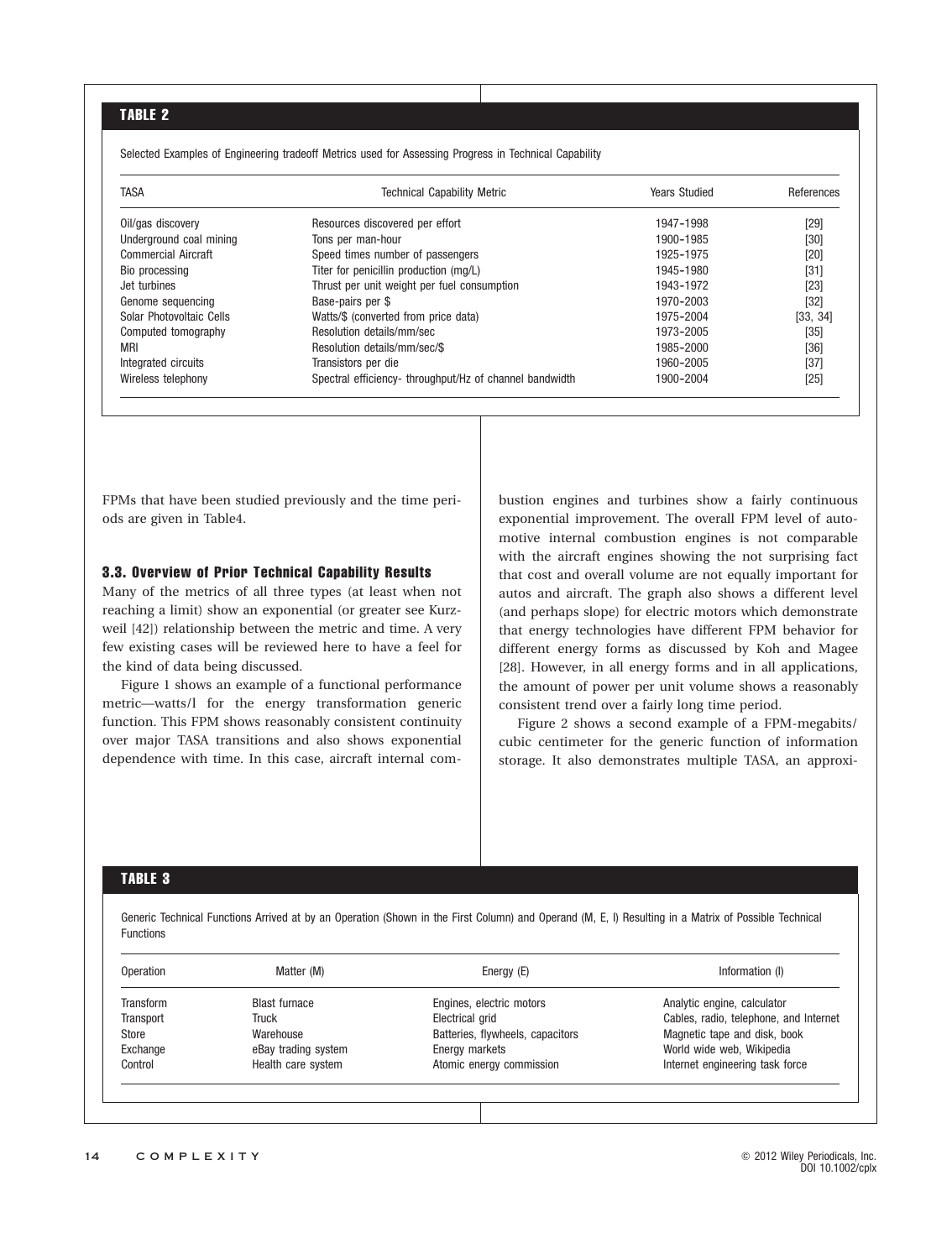Functional Performance Metrics that have been used in Assessing Progress in Technical Capability

| Generic Technical<br>Function | Functional<br>Performance Metric | Years     | References |
|-------------------------------|----------------------------------|-----------|------------|
| Energy storage                | Watt-hours per liter             | 1884-2005 | [28]       |
|                               | Watt-hours per kg                | 1884-2004 |            |
|                               | Watt-hrs per \$                  | 1950-2005 |            |
| Energy transport              | Watts times km.                  | 1889-2005 | [28]       |
|                               | Watts x km. per \$               | 1889-2005 |            |
| Energy transformation         | Watts per KG                     | 1881-2002 | [28]       |
|                               | Watts per liter                  | 1881-2002 |            |
|                               | Watts per \$                     | 1896-2002 |            |
| Information storage           | Bits per cc                      | 1880-2004 | [38]       |
|                               | Bits per \$                      | 1920-2004 |            |
| Information transport         | <b>Mbs</b>                       | 1850-2004 | [38]       |
|                               | Mbs per \$                       | 1850-2004 |            |
| Information                   | <b>MIPS</b>                      | 1890-2004 | [41, 38]   |
| transformation                | MIPS/S                           | 1890-2004 |            |

mately continuous exponential curve and a progress rate much greater than what is seen in Figure 1. The multiple TASA here include punch cards, magnetic tape, magnetic disks, optical disks, and paper which overall seem to also support the assertion of new TASA being involved in this relatively continuous (except for paper) exponential relationship of the metric with time. The much greater rate of progress for a functional FPM for a information technology (see Figure 2) than for a energy technology (see Figure 1) is consistent with the extensive results discussed in [28].







As a last point in this section, it is worth noting that the exponential results found in all of these plots are consistent with a cumulative model for technological progress. The rate of advance is proportional to the current state as both depend upon applicable existing knowledge.

> $dFPM/dt = \alpha FPM$  $FPM_t = FPM_0 \exp(\alpha[t - t_0])$

The second equation simply says that the performance metric at some time  $t$ ,  $FPM_t$  is exponentially related to time with a rate of advance equal to  $\alpha$ . A cumulative model is consistent with mechanisms such as partial transfer, hybridization and reciprocal restructuring such as discussed based upon innovation cases [43–45] and with simple combinatorial models such as by Arthur and Polak [46]. Thus, the exponential form is what is expected based upon detailed observation.

# 4. MATERIALS INNOVATION AND ITS RELATIONSHIP TO OVERALL INNOVATION

The preceding section introduced the foundation for the quantification approach that we propose to use in this work. The other challenges discussed in the introduction involve differentiating among types of innovations including materials innovations. Subsection 4.1 considers prior work in innovation theory that deals with types of innovations and the apparent differences relative to materials industries. In Subsection 4.2, we propose an exten-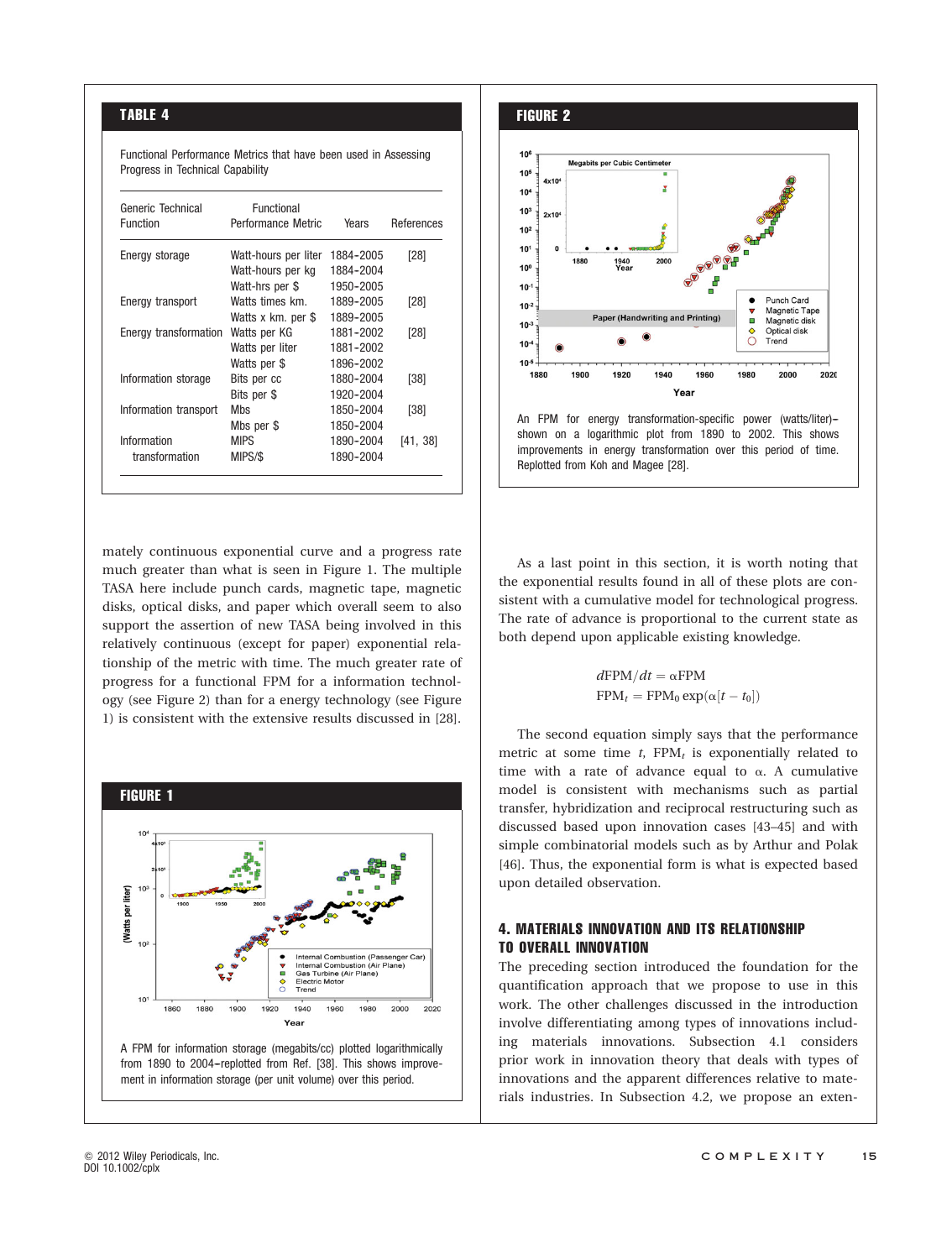

sion of this work that appears to be necessary for our task and in Subsection 4.3 we outline a framework for integrating Sections 2–4.

## 4.1. Models for Product and Process Innovation Over Time

Abernathy and Utterback [47] first differentiated innovation in assembled goods from innovation in homogeneous products, like chemicals and materials which are the output of process industries. They considered a number of examples of assembled goods and demonstrate that shortly after introduction of a product there are a large number of product innovations (see Figure 3). These product innovations are usually new product features but can also represent new product configurations. It has been suggested that a dominant design emerges which to some degree standardizes the product features and configuration in a way that satisfies large numbers of users. Once a dominant design emerges, product innovation decreases but process innovation increases as cost and efficiency become the competitive basis for the industry in question.

In their original work, Abernathy and Utterback suggested that the model shown in Figure 3 would not apply to industries where the output is a standardized item (materials for example). In later work, Utterback [48] suggested that for process and materials related products, a slight modification of the earlier model could be applied. He suggested that product innovation still occurs first but with a relatively lower intensity than with assembled products (see Figure 4). This early product innovation then falls off as process innovation rises. Utterback thus suggests that the difference in assembled products and nonassembled products is that nonassembled products have a

lower intensity of product innovation and a higher intensity of process innovation. To support his model for innovation rates in materials industries, Utterback shows evidence from two cases. The two cases are plate glass and petroleum. In both cases, changes in the process were made deliberately to improve the product. Linton and Walsh [49] have recently pointed out that for innovation in materials industries, coupling of process and product changes are to be expected. They show evidence from four cases for this coupling. The four cases are:

- c Steel alloys from mini-mills (Chapparal Steel)
- c Specialty chemicals (sulfuric acid and Barium Oxide from J. T. Baker)
- Food Products (Cadbury chocolate)
- Nanotechnology (ferrofluids from Ferrofluidics)

From all of the evidence, Linton and Walsh determine that Figure 5 best describes the time dependence of innovation in a materials industry.

#### 4.2. Hierarchy of Levels of Innovation

The continuous coupling of materials innovations with process and product changes is an important input to our understanding of the role of materials innovations in overall technological progress. Throughout the rest of the paper, we will discuss coupled material process innovations as equivalent to ''materials innovations''. However, the work reviewed in Subsection 4.1 focuses on the life cycles of industries and has little quantitative data on innovation rates but instead theoretical arguments about relative importance of process and product changes in certain types

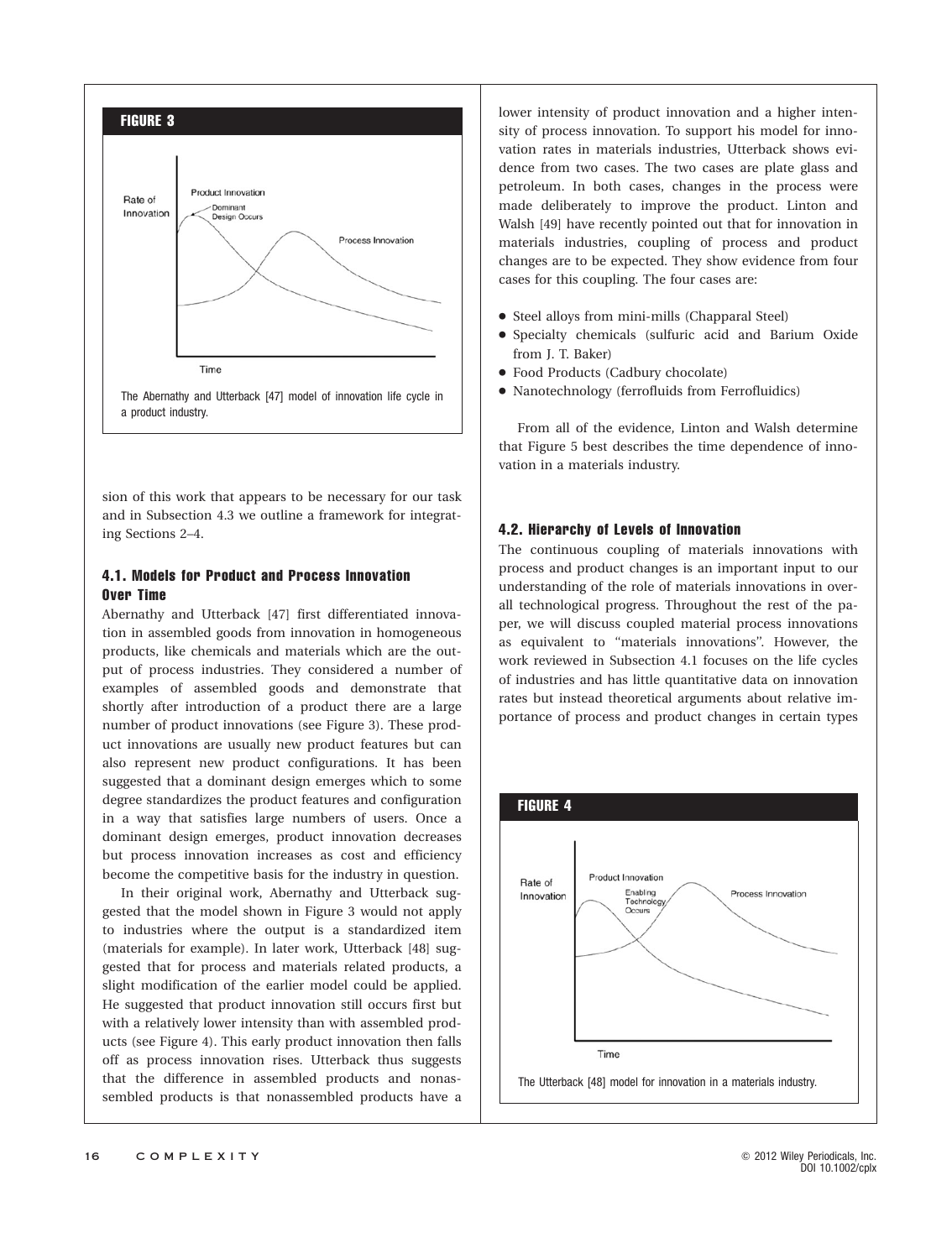

of industries. Although the current author agrees that materials innovations couple process and product changes, there is no clear evidence or reason for the notional peak in Figure 5 and that increasing but coupled rates is more justified by the cases considered and the cumulative nature of technological change. Moreover, the separation of industry types while useful for management strategy considerations is not helpful in our case because innovations in materials industries are often sources for innovations in assembled goods industries. Indeed, the "product" of a process industry is usually a material that is used in components in assembled products. For example, improved steel products have been an important source of improved motor vehicles etc. Our attempt to quantitatively understand the role of materials innovation in overall technological progress requires that we explicitly consider these supply chain effects. A hierarchical framework for such effects is outlined here as a step in our quest to elucidate the role of materials innovation in overall technological progress.

At the highest level (which FPMs try to capture), technological progress is often achieved by introduction of a new TASA that achieves higher levels of performance than those it replaces. When viewed at large time scales (as for example in Figures 1 and 2), such discrete increases can appear as part of an almost continuous exponential. However, as the time increment is shrunken to years or months, it is clear that technological advance occurs in a discrete fashion (at amounts from a few percentage points improvement to factors as large as 100% improvement). A given new TASA actually incorporates improvements of various kinds and each of these improvements can be conceived as belonging to a hierarchy of technological innovation types. A generic hierarchy to describe elements of the changes that occur is suggested here.<sup>7</sup> The elements of the hierarchy (the ranks are listed in ''ascending'' order) for improving an overall technical system are:

- c Incremental improvement in material/processes (and algorithms) that make up devices and components in the technical system can improve the overall system performance (hereafter shortened to Materials/Processes Improvement)
- c Discrete change in the choice of materials/processes (and algorithms) used in the components and devices that make up the system can improve the system (hereafter referred to as Materials/Process Substitution)
- c Changes in(nonmaterial or process) parameters that are internal to various devices and components can be made to improve the overall system(hereafter referred to as Component Redesign)
- Changes in relationships among different components and devices that make up the system can be a source of improvement in the overall system (hereafter referred to as System Redesign)
- c The basic scientific phenomenon being used in the system or in devices that are part of the system can be changed to improve the overall system (hereafter referred to as System Phenomenon Change)
- The operating procedures for the overall system can be changed to improve the overall system (System Operation)

This generic listing makes it clear that materials and processes are always at the lowest levels of such hierarchies and are therefore easy to ''miss'' in describing technological change in a broad way. We thus expect to find such changes in any serious look at technological progress. However, we also see that not all technological progress (as radicals of that view of progress might assert) will be attributable to materials innovation. We now integrate the ideas of Sections 2 and 3 with those in Section 4 to arrive at our method for arriving at quantitative estimates of the role of materials innovation in overall technological progress. This framework is what will be explored further in the case studies in Section 5.

# 4.3. Framework for Quantification of Materials Innovation

The framework for our method results from combining the concept of different types of metrics for measuring technical capability progress with the concept that the technical changes that underlie technical progress over time can be described by the hierarchical levels described

<sup>7</sup>A hierarchical description of technological trends has been suggested by Van Wyk [50] but with a different purpose and structure.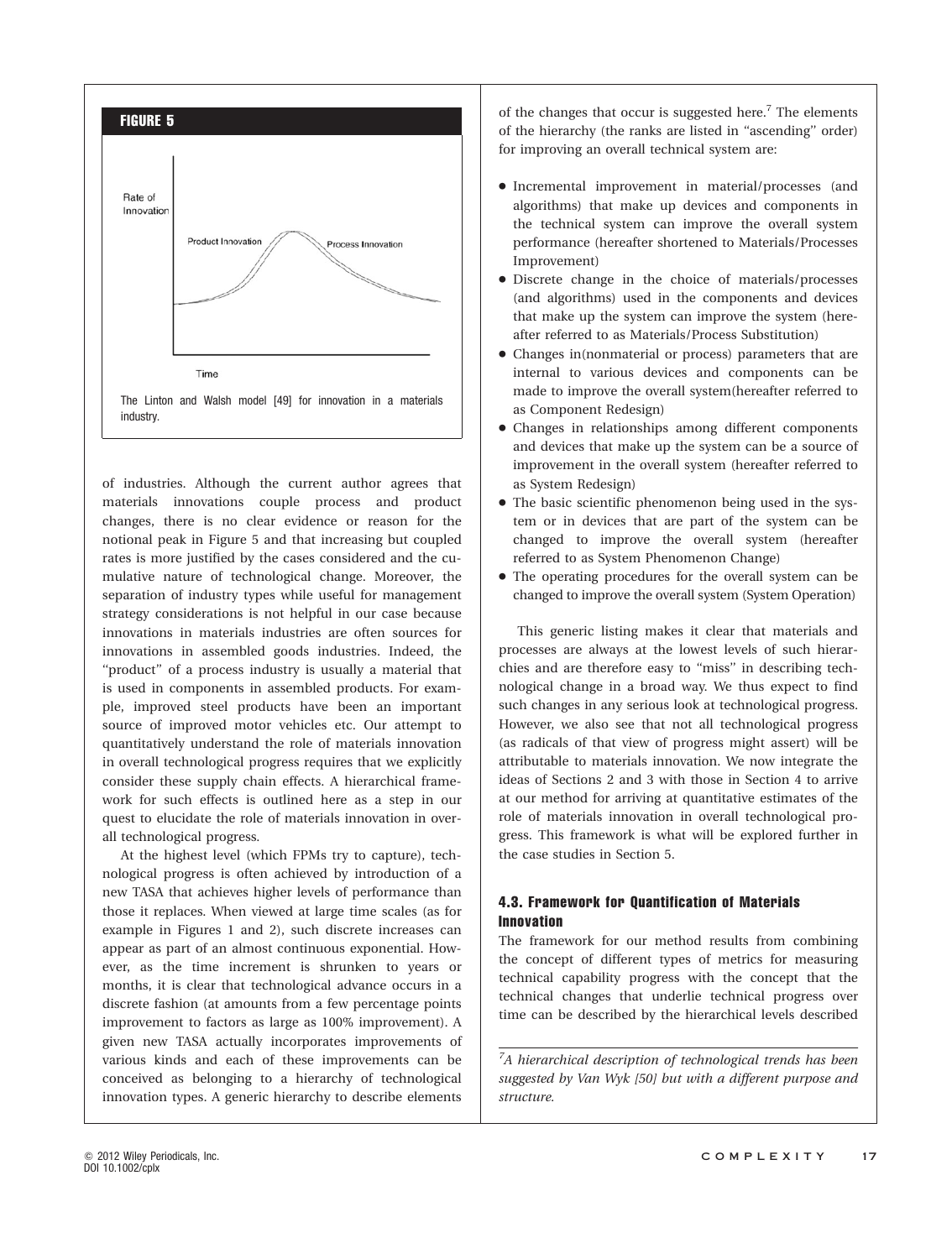in Section 4.2. As the process/material couple occurs at the lowest levels of the technical change hierarchy, finding lower level metrics that characterize the material/process contribution is the key step in arriving at a quantitative estimate of the role of materials innovation in overall technological progress. Progress rates in such metrics can be compared to higher level FPMs that describe overall progress in a generic functional category.

We thus propose assessing overall technological progress in different generic functional areas as described in Table 3. The two papers of Koh and Magee [28, 38] give long-term results for six of these generic categories and our further work will be based upon these six functional categories (information storage, information transport, and information transformation as well as energy storage, energy transport, and energy transformation). In our first case, information transformation, a sufficiently detailed metric (Moore's law) at lower levels exists to make an estimate of the contribution of materials/process innovation to the functional technological progress. In addition, much analysis of this technology has been made and thus independent examination of the results is undertaken. In the other five cases, we describe selected technical changes (innovations) in each generic functional area using the hierarchy described in Section 4.2. This will serve to demonstrate the generic hierarchy in a variety of very different cases and allows identification of possible lower level metrics that might be invented and examined to accomplish other quantification cases in the future.

#### 5. QUANTIFICATION CASE STUDIES

In this section, we first consider the generic functional category of information transformation particularly relative to Moore's Law, integrated circuits, and computational





improvement. We then broadly look at the other five generic categories by developing examples of important innovations in each functional category in the format developed in Section 4.2—a technical change hierarchy.

#### 5.1. Information Transformation (Computation)

Figure 6 depicts transistors per die according to Moore's law. We note the exponential relationship and the fact that this tradeoff metric increased by seven orders of magnitude in the 40 years after Moore made his prediction and is still in rough alignment with his forecasts. It has been generally recognized that Moore's Law is an essential underlying factor in the ongoing increases of computations per second per \$ for computers based upon integrated circuits. This broader generic functional metric (for information transformation) is one of the FPMs listed in Table 3 and it is plotted in Figure 7 against time starting early in the 20th century. This relationship is also exponential and as first noted by Moravec [41] and Kurzweil [51], the FPM yields a continuous curve that includes results from computers that predate integrated circuits (nonintegrated transistors, vacuum tubes and mechanical systems).<sup>8</sup> Thus, the ability to study technological progress

 $8$ As noted by Nordhaus [52], the rate of improvement is much faster beyond  $\sim$ 1940 than before and this coincides with transition from mechanical to electronic systems. A similar change in slope for information storage also accompanied transition from mechanical to electronic technologies—see Figure 2.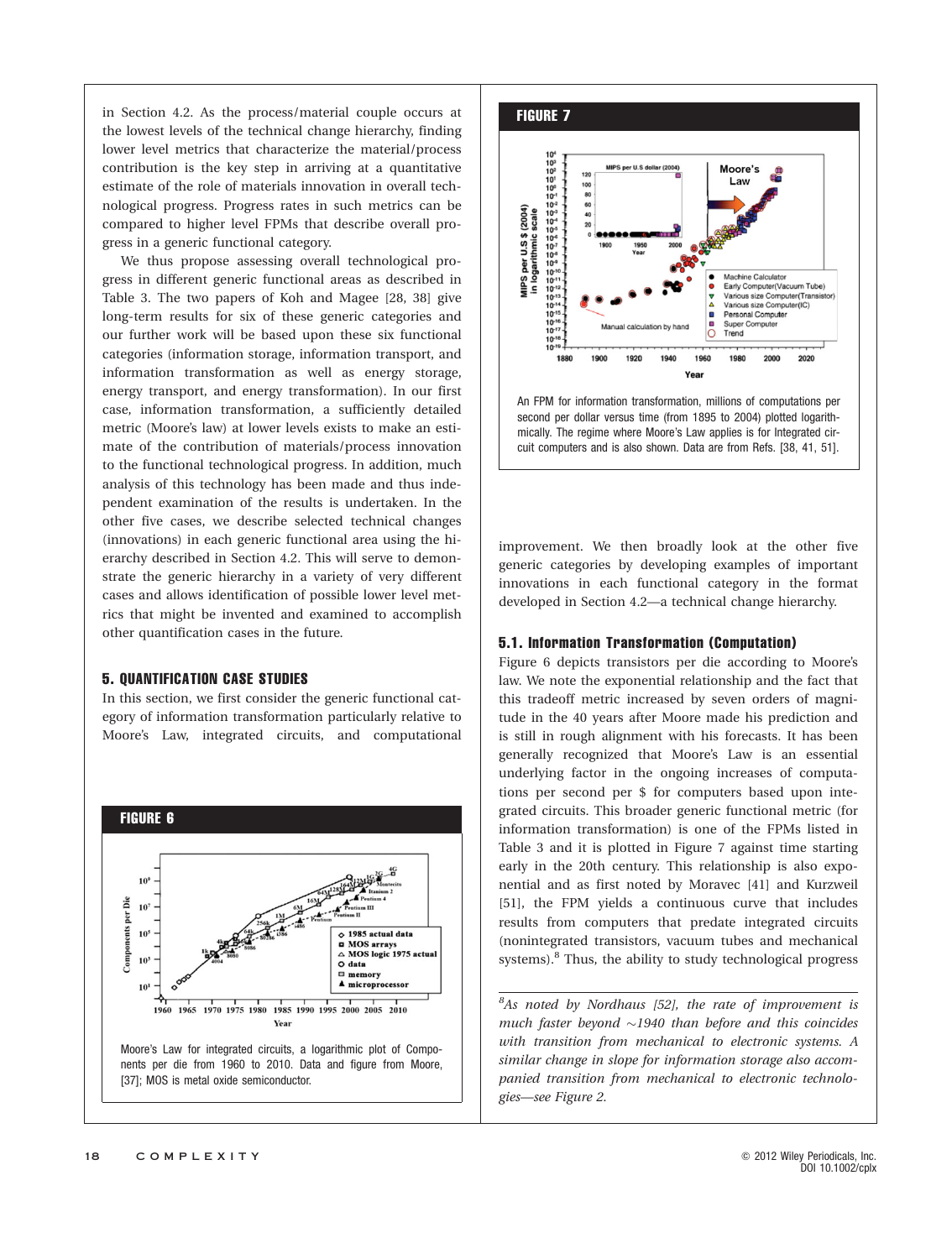over numerous TASAs in a given functional area is apparent and continuous exponentials despite different TASAs is seen in this example. A clear differentiation between major improvement to an existing TASA and a new TASA is one of those aspects of technological change that are difficult to define operationally. However, the overall transition from a mechanical analogue computer (not to mention hand computation) to an integrated circuit digital computer clearly stands as a case of new TASA within the generic functional category of information transformation. Thus, we have for this generic functional area both an overall functional as well as a lower level quantitative metric.

Comparison of the two metrics leads to an important conclusion. The underlying tradeoff metric does not progress as rapidly as the FPM. Even within the Moore's Law era, the generic function increases by  $\sim \times 30$  more than the transistor tradeoff metric as Moore made his prediction  $(10^9 \text{ vs. } 3 \times 10^7 \text{ increase for the FPM vs. the tradeoff met-}$ ric from 1965 to 2004). This is not surprising as there are many other technical factors affecting computation that are changing as well as the number of transistors per die during this period.<sup>9</sup> The additional technical changes apparently contribute (net) about 8% a year to the overall generic functional metric progress rate  $({\sim}5$  doublings in 40 years). We can use this fact to arrive at our first quantitative estimates of the role of materials innovation in overall technological progress. If we simply assume that all of the Moore's law effects are due to coupled materials/process innovations and that none of the other effects are due to materials, we obtain an upper bound estimate that  $\sim$ 84% of the annual progress ( $\sim$ 42%/50% annual progress in Figure 7 during the period in question) in computation is due to coupled materials/process innovations. This estimate is treated as an upper bound because none of the changes that improve computation performance in this period and do not affect Moore's law are likely to be materials and process related.

The next step in arriving at our best estimate from this upper bound is to consider in more depth what is known about semiconductor progress and the semiconductor industry. We do this in order to assess how much of that progress should be ascribed to materials and process innovations. Because of its importance and due to widespread knowledge of the rapid advance defined by Moore's Law, there has been substantial work in this area. The evolution of companies, competition, and specific technological developments has been well studied. Important summa-

<sup>9</sup>Although FPMs are not a total utility metric, the use of key outputs and critical resources in generic functional areas does come closer than narrower metrics to capturing overall technological progress.

ries and syntheses of much of this work are in Walsh et al. [53], Moore [37], and Brock [45].

One issue of interest is to examine the core competencies that have been found to operate in different epochs during the  $40+$  years of semiconductor integrated circuit technology. Walsh et al. [53] treat this problem in some depth and consider seven epochs from  $1947$  to  $2000+$ . They define (in three pages of appendices) a list of 23 separate ''relevant competencies/capabilities.'' Major categories that they use to group these 23 competencies include Silane chemistries, inorganic chemistry, crystalline materials, environmental processing, and wafering, which obviously broadly support the idea of materials and processbased innovations being very important in the various epochs. Reviewing the detailed descriptions of the core competencies in, Walsh et al. establishes that materials/ process coupled competencies were the dominant competencies throughout the entire period with one clear exception—they identify ''semiconductor device design'' as a critical core competency in the first epoch (1947–1960). Therefore, the next step in our quantification of the contribution of materials/process innovations to overall computation progress is to estimate the contribution of ''semiconductor device design'' to Moore's Law.

If we simply follow Walsh et al. dating and disregard lag effects, we might conclude that semiconductor device design (whose importance as a competency Walsh et al. end in 1960) contributed little to Moore's Law (which was first declared in 1965 by looking back to 1960). However, this is not accurate as some of the increase in components/die in the early years was due to component design effects. Moore [37] reviews this in some depth and gives Figure 8 as the breakdown he saw when he made his second projection in 1975. Moore makes the point that the larger slope in his earliest prediction (the solid line up to 1980 in Figure 6) was due to component design effects which saturated by the early 1970s (Moore first thought they might proceed until 1980 but said in 2006 that his earlier assumption was incorrect). Indeed, the slope change for the measured data in Figure 6 occurs at about 1972.

If we use Figure 8 to assess the contribution of device design (called device and circuit cleverness in the figure) up to 1972, one estimates that a factor of  $\times 30$  improvement came from this source. Over the full 40 years of Moore's Law, this factor of 30 amounts to another  $\sim8\%$ per year improvement not due to materials and process. Thus, our combined estimate of the progress in computation due to materials and process innovation is slightly more than 2/3 (34%/50%) of the total progress. This second estimate is considered moderately firm because other contributions to Moore's Law that are not materials/process related are likely to be quite small (and possibly offset by small materials effects in the nonMoore's Law part of the improvement in computation).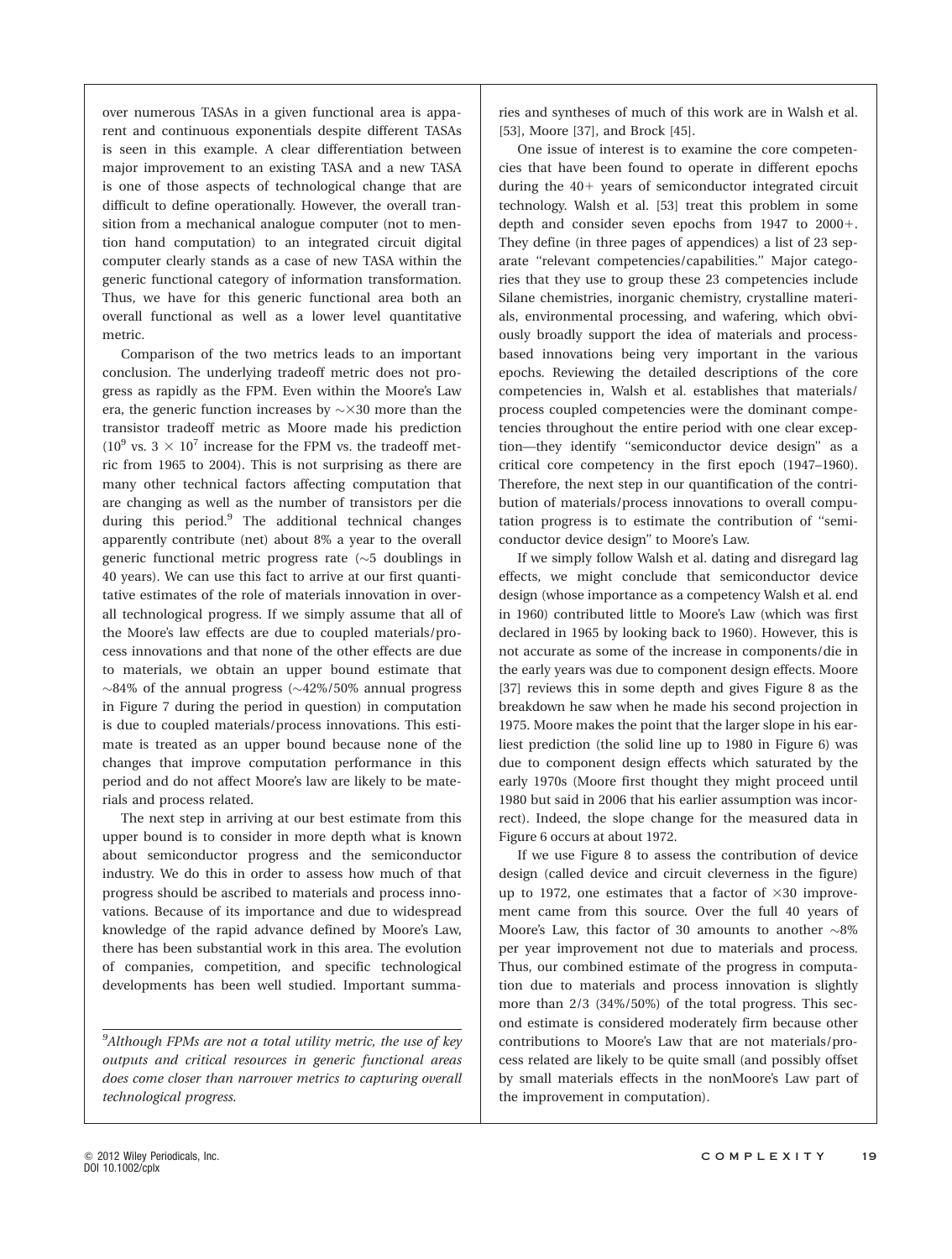

### 5.2. Information Transportation

Figure 9 shows the outstanding progress made in information transport over the past 150 years. The technical capability metric in this case increases about as rapidly as the one for information transformation but is not as widely known.



#### TABLE 5

Examples of Technical Changes in the Information Transport Functional Category Arrayed in the Technical Change Hierarchy Developed in Subsection 4.2

| Category of Change             | Examples                                     |
|--------------------------------|----------------------------------------------|
| Materials/Process Improvement  | Coatings on glass fibers;<br>purity of glass |
| Materials/Process Substitution | Glass fibers vs<br>metallic conductors       |
| <b>Component Redesign</b>      | optical "solitons"                           |
| System Redesign                | optical amplification                        |
| System Phenomenon Change       | Wireless vs wired transmission               |
| <b>System Operation</b>        | TCP/IP; wavelength                           |
|                                | division multiplexing                        |

Clear exponential behavior with a 70 year hiatus (voice transmission was not feasible until coaxial cable was available) is seen in the chart. Some of the evolving technological innovations are broadly indicated but these are not sufficient to determine the role of materials innovation in this functional area. To help in this regard and to make the hierarchical approach more concrete, a hierarchy of technical changes in this area was developed. Table5 gives examples for each hierarchical category described in Subsection 4.2 of technical innovations that contributed to technological progress over the past 35 years (a period when the FPM of bandwidth increased by  $\sim$ 7 orders of magnitude—see Figure 9).

It is clear that materials innovation contributed to progress in this functional area. The development and tremendous improvement in glass fibers have made substantial contributions to overall technological progress to information transportation. However, we have not found a progress metric or its time dependence that allows us to assess how much of the overall progress was due to glass fiber developments or other coupled materials/process innovations. Tradeoff metrics (1) describing glass fiber transmission loss (dB/km) and (2) low loss bandwidth in fibers over time would make a good start in allowing a reasonable estimate of the contribution of materials/process innovations to overall progress in this functional category. Based upon limited data, it appears that material/process improvements to optical fibers have contributed about 40% of the overall progress (five orders of magnitude in Figure 9) that has occurred since the introduction of optical fiber systems. This estimate is not considered reliable because of the lack of publication of appropriate lower level metrics in this functional area.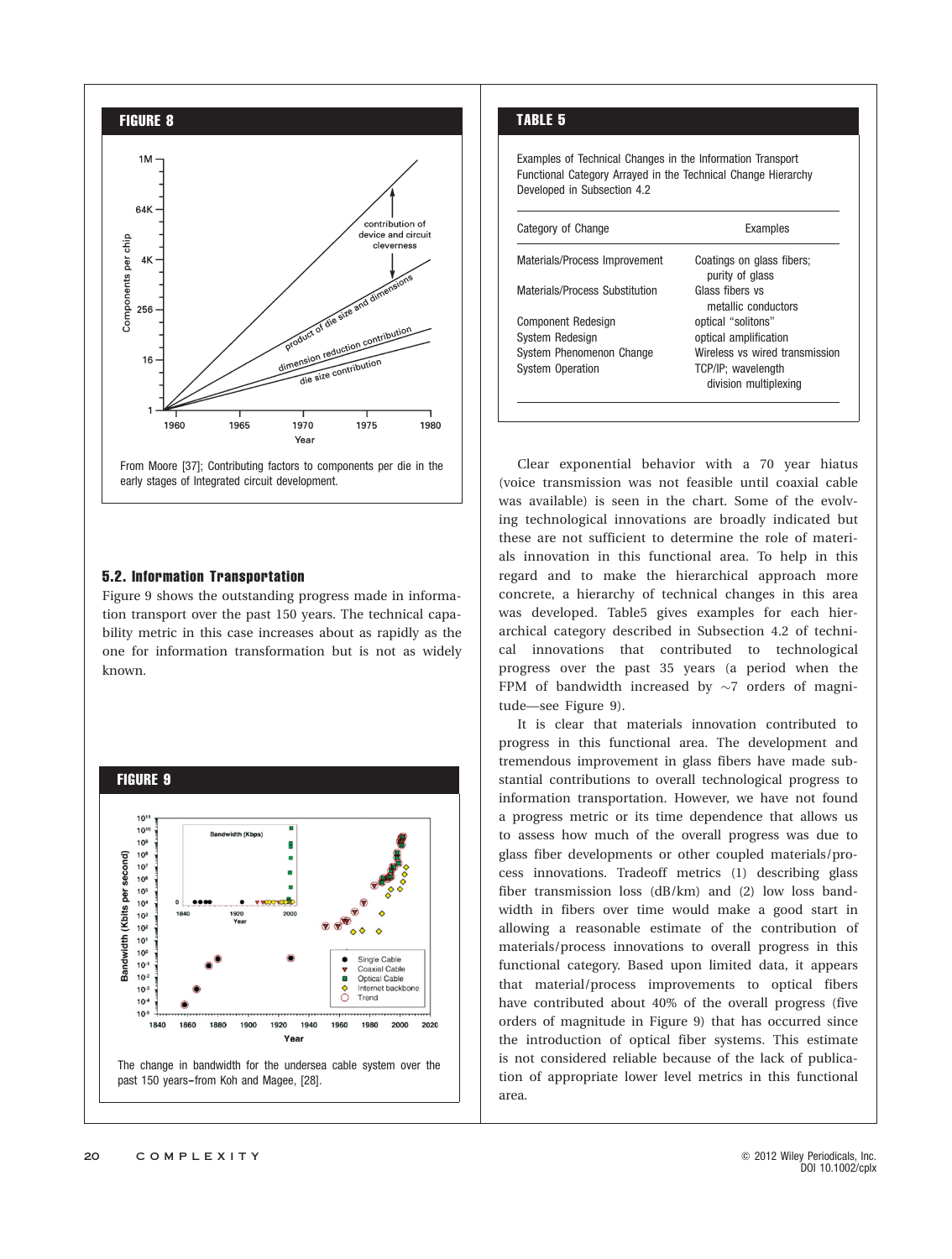

### 5.3. Energy Storage

Figure 10 shows the progress made in energy storage over the past 125 years. In this case, the rate of improvement is much less than the rates for the two information technology examples that preceded it but the FPM still increased by  $\sim$ 100 over the time period. Because of this relatively slow rate of progress, the exponential nature of the relationship is often not noted. However, the long time period allows one to ascertain that an exponential relationship is superior to a linear description (see inset linear figure). The figure shows that various battery technologies have superseded one another in this metric. The figure also shows that capacitors (and flywheels) are progressing much faster than batteries but neither has yet reached the energy storage density of current batteries. Table6 shows an example set of known technical changes in energy storage that have contributed to overall technological progress

# TABLE 6

Examples of Technical Changes in the Energy Storage Functional Category Arrayed in the Technical Change Hierarchy Developed in Subsection 4.2

#### Category of Change **Examples**

Materials/Process Improvement Lead casting techniques Materials/Process Substitution Lead to Ni-Cad to Li-ion System Redesign **Parallel cells** System Phenomenon Change Batteries to capacitors

Component Redesign **Honeycomb** structures for anodes System Operation Charge sensing



in this area. The table again uses the technical change hierarchy developed in Subsection 4.2 as the framework.

There are clearly significant contributions of coupled material/process innovations to overall technological process in energy storage. All modes studied (batteries, flywheels and batteries) show clear contributions from materials/process innovations. Indeed, as batteries are still the leading energy storage device, one is tempted to conclude that a large fraction (perhaps 80% seems believable) of the improvements seen in Figure 10 are due to materials innovations. However, this conclusion must be regarded as less reliable than the estimate made for information transformation (computation) because detailed attempts to characterize the nonmaterials changes have not been made.

#### 5.4. Energy Transportation

Figure 11 shows the substantial progress in energy transport made over the past 150 years. The metric in this case captures the increasing distance and power that became feasible over time. The relationship is again exponential and all of the  $\sim$ 10 orders of magnitude of progress shown in Figure 11 occurred when electrical transport of energy was the leading technical approach. Prior progress at a slower rate seems certain to have occurred when mechanical transport of energy by chains, belts, and pulleys was dominant before  $\sim$ 1880. Although much of the progress occurred by higher AC voltages (shown at the top of the figure), the leading power transmission technique now is high voltage DC (a new TASA in this generic functional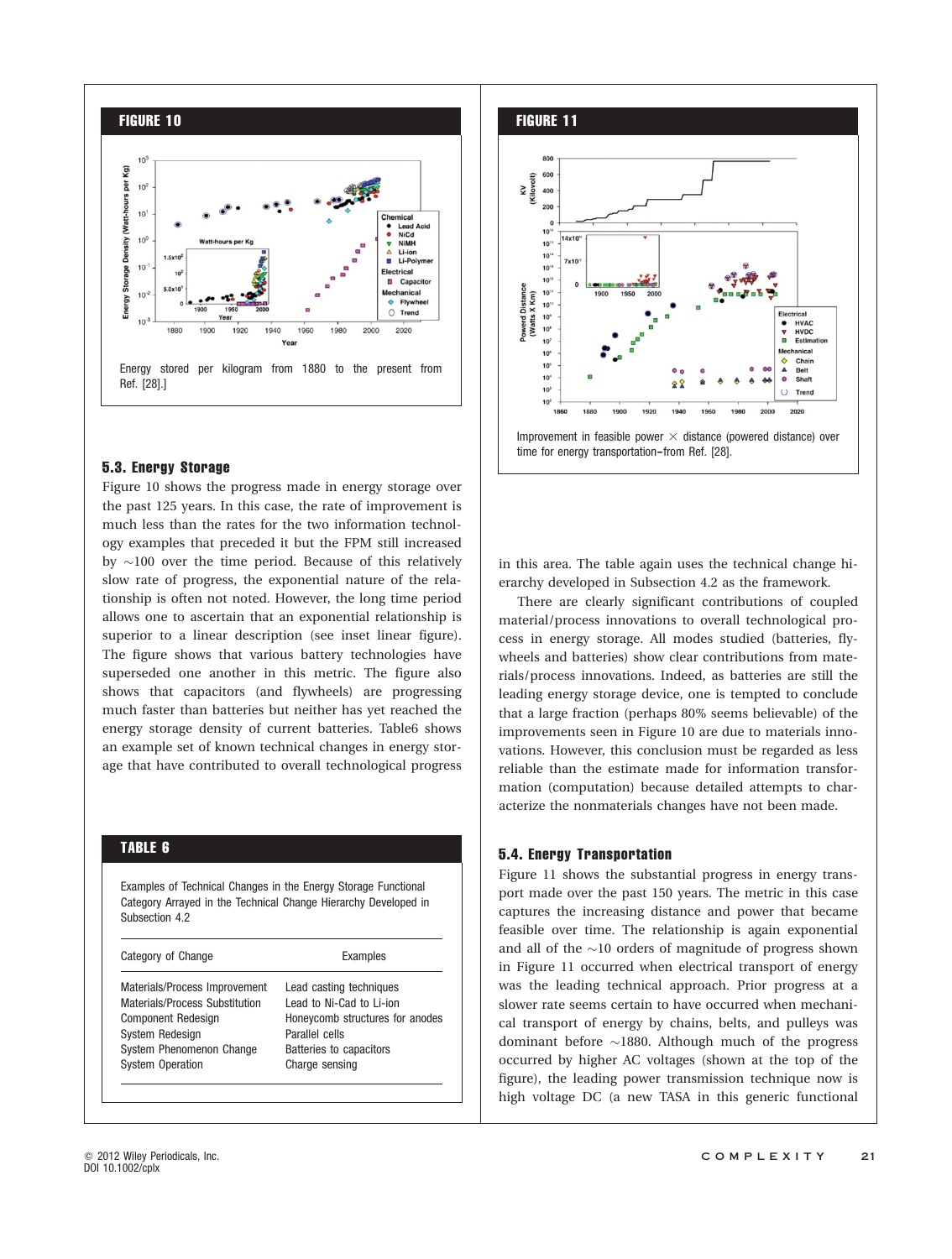Examples of Technical Changes in the Energy Transport Functional Category Arrayed in the Technical Change Hierarchy Developed in Subsection 4.2

| Category of Change                    | Examples                                 |  |
|---------------------------------------|------------------------------------------|--|
| Materials/Process Improvement         | Al purity                                |  |
| <b>Materials/Process Substitution</b> | Insulators to allow<br>higher AC voltage |  |
| <b>Component Redesign</b>             | <b>Ball bearings</b>                     |  |
| System Redesign                       | Transformers and voltage<br>step-down    |  |
| System Phenomenon Change              | Mechanical to<br>electrical transmission |  |
| <b>System Operation</b>               | AC vs DC power                           |  |

area). As in all cases, a wide variety of technical innovations are responsible for the improvement in the generic functional area. Examples are shown in Table7 organized again by the technical change hierarchy developed in Subsection 4.2.

Coupled materials/process innovations have made a contribution to improvement in this generic functional area with improvements in dielectric breakdown for insulators as one example. However, no sub level metrics of relevance have been found. Thus, no quantitative estimate of the role of materials innovations in overall technological progress can be made for this case.

#### 5.5. Information Storage

Figure 2 showed the outstanding progress made in the past 90 years in information storage. We again see clearly exponential progress and in this case 6 orders of magnitude improvement over the past 50 years. The progress is particularly rapid once the dominant technologies became electronic as opposed to mechanical. As in all cases, a wide variety of technical innovations are responsible for the improvement in the information storage generic functional area. Examples are shown in Table8 organized again by the technical change hierarchy developed in Subsection 4.2.

It is again clear that coupled materials/process innovations have made substantial contributions to the overall progress in this generic functional category. It appears to be a category that a very high contribution of materials has been (and is being) made. In the case of information storage by semiconductors, Moore's Law applies with its domination by materials/process innovations. Substantial materials contributions seem clear for magnetic, optical magneto-optical storage devices but no subsidiary techni-

#### TABLE 8

Examples of Technical Changes in the Information Storage Functional Category Arrayed in the Technical Change Hierarchy Developed in Subsection 4.2

| Category of Change             | Examples                                            |
|--------------------------------|-----------------------------------------------------|
| Materials/Process Improvement  | Improvements in integrated<br>circuit technology    |
| Materials/Process Substitution | New optical and magnetic<br>materials and processes |
| <b>Component Redesign</b>      | Magnetic disks vs. magnetic tape                    |
| System Redesign                | Magneto/optical storage                             |
| System Phenomenon Change       | Mechanical to electronic and<br>magnetic-optical    |
| <b>System Operation</b>        | Database architecture                               |

cal metrics have been found to allow one to make a quantitative estimate.

#### 5.6. Energy Transformation

Figure 1 showed the progress in energy transformation over the past 110 years. The relationship with time is again exponential and a wide variety of innovations contributed to the progress. Table9 shows examples and there are clear materials/process contributions to overall technological process. However, once again no lower level metrics were found.

### TABLE 9

Examples of Technical Changes in the Energy Transformation Functional Category Arrayed in the Technical Change Hierarchy Developed in Subsection 4.2

| Category of Change               | Examples                                                  |
|----------------------------------|-----------------------------------------------------------|
| Materials/Process<br>Improvement | Improvements in high<br>temperature alloys -Ni based, etc |
| Materials/Process Substitution   | Ni for Fe, ceramics for metals                            |
| <b>Component Redesign</b>        | Fuel injectors                                            |
| System Redesign                  | Feedback control for combustion                           |
| System Phenomenon Change         | Flectric motors vs.<br>combustion engines                 |
| <b>System Operation</b>          | Control strategies for<br>engines and motors              |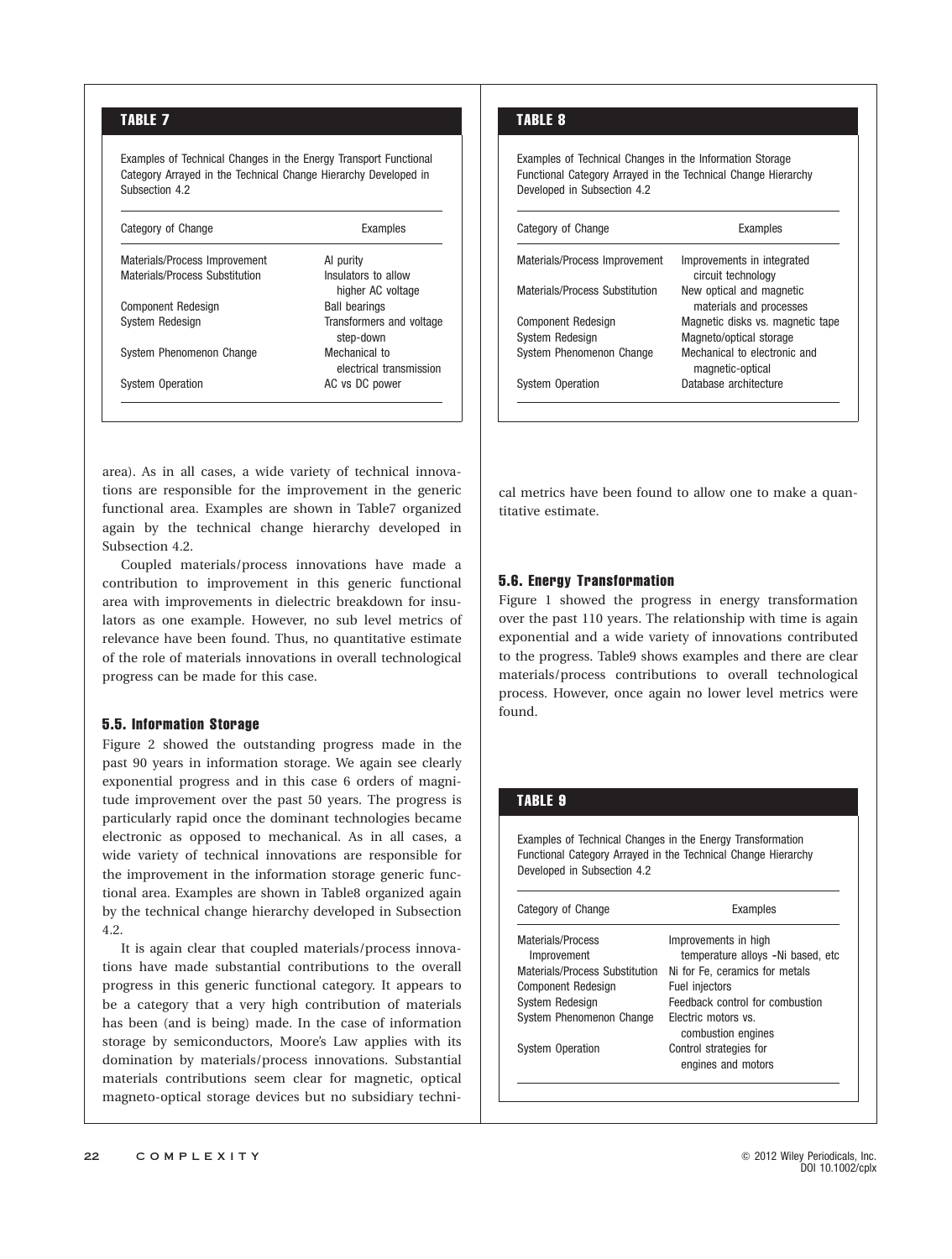## 6. DISCUSSION OF RESULTS

In this section, we examine what the results in Section 5 tell us about the quantitative role of materials innovation in overall technological progress. There are two key aspects to investigate relative to the indications of quantification of coupled materials/process innovation in total technological progress offered from the cases reviewed in Section 5. One question is how large a contribution has been made and a second is how that contribution has been changing over time. The first of these topics is addressed in Section 6.1 and the second in Section 6.2. In Section 6.3, the method that we have used is assessed in light of the findings thus far. Section 6.4 looks at what these preliminary results might indicate about overall technological progress and the role of coupled materials/ process innovations.

#### 6.1. Summary of Quantification Results

In the six functional categories studied, we arrived at one reasonably firm estimate of the quantitative role of coupled material/process innovations to overall technological progress. The estimate for information transformation (computation) over the past 40 years is that about 2/3 of the overall progress is due to materials/process innovations. Although this might seem high to those who have not looked in depth at progress in information transformation, it appears reasonable in light of what is known about that industry over the past 40 years. We were unable to arrive at a firm estimate for the materials role in any the other five generic functional categories. However, the technical change hierarchies developed in these cases indicates to this author that in none of the cases is the material contribution likely to be less than 20%. In the case of energy storage, the contribution of coupled materials/process innovation is quite likely to be an even larger ratio of overall technological progress than that found in information storage  $(>2/3)$ .

## 6.2. Trends Over Time in the Importance of Coupled Material/Process Innovations to Overall Technological **Progress**

As Subsection 6.1 summarizes, the impact of coupled materials/process innovations on overall technological progress is quite high. As one potential value of quantification is as an input to R&D planning, some attempt to forecast such impacts would be useful. As an indication of the future impact, a very important issue is whether the quantitative importance of material/process innovations have been increasing or decreasing with time. Indeed, there has been a suggestion that the importance of materials technology has been diminishing for some time because it supposedly preceded energy technology which has now given way to information technology [1].

Section 5 gives no direct evidence on time dependence of the impact of material/process innovations as we would need estimates of the importance at a number of times for several generic functional categories and we have only one firm estimate for one period. Nonetheless, one can rationally speculate in a few cases. In all three information functional categories (information transformation, information transport and information storage), the contribution of material/process innovations is harder to find in the era when mechanical rather than electronic forms of technology were dominant in these functions (generally prior to 1945 in all three cases). Thus, in these functional categories the contributions of materials innovations has increased over the last century. In all three energy categories, ongoing contributions of materials innovations suggest that approximately constant ratios are probable. Although our evidence is at best sketchy, it does seem to indicate increasing quantitative importance with time for coupled material/process innovations in overall technological progress.

#### 6.3. Implications to Methodology

The most important result from the current work is that we were able to make one reasonably solid quantitative estimate of the importance of materials/process innovations to overall technological progress. Thus, the framework developed here and discussed in Section 4.3 is viable. The framework involves using metrics from several levels (generic functional at the top level and specific relevant tradeoff metrics or figures of merit at lower levels) while simultaneously developing technical change hierarchies to guide one in the selection and use of the lower level metrics.

The major limitation of the current method is also potentially visible at this early stage. The existence of well formulated and documented tradeoff metrics that characterize progress at the level of materials/process innovations is apparently limited at the present time. In the case of the well formulated and documented Moore's Law, data exist for more than 40 years and evidence of causes at even lower levels exist. Ideally, we would like to have such metrics for all six generic functional categories and for even longer time periods than exist for information transformation (essentially only the Moore's Law period has the required documentation).

## 6.4. Broader Consideration of Technological Progress

The generic functional category approach was conceived as a generic way to describe all of technology. Although it does so reasonably well, there are clear limitations to the status to what we would have even with solid estimates in all six generic functional categories discussed in Section 5. First, there are at least nine functional categories suggested in Table 3 that have not yet been studied. Moreover,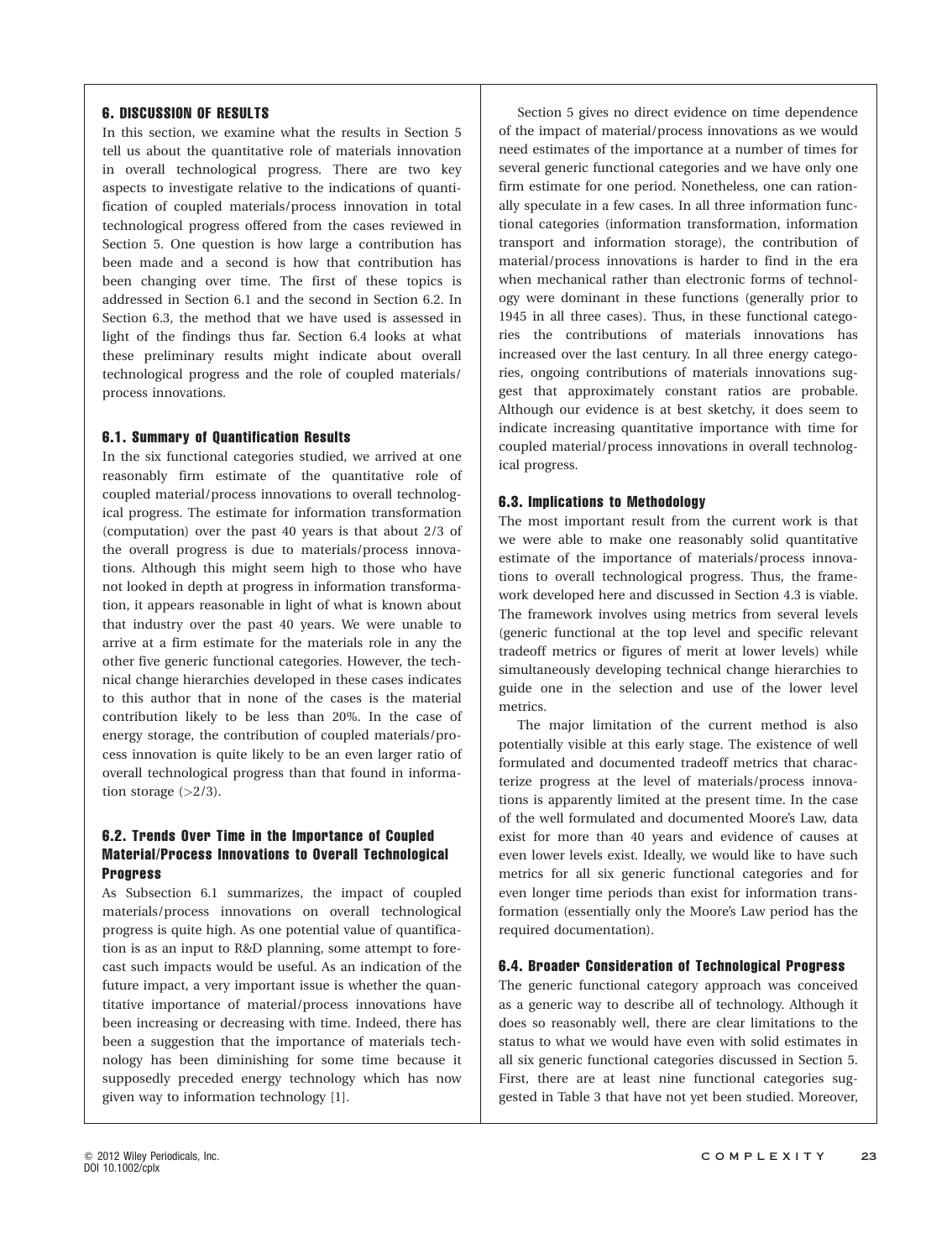study of a few metrics in each category (as approached here) does not begin to study all aspects of technological progress. Examination of the published tradeoff metrics (Table 2 in Section 3.2) gives one a glimpse of the breadth of technological progress factors that are important in overall technological progress. Each of these progress trends can have potentially different importance for coupled material/process innovations. The indication from Sections 5 and 6.1 is that our six categories show significant variation in the importance of materials and thus no general single number seems appropriate to state at this time. It does appear to this author that if one includes biological materials in the coupled material/process innovation category, there are not likely to be any progress trends where materials do not account for at least 20% of the overall progress.

In additions to the speculation about time dependence in Section 6.2, one can add a comment from this broader perspective of overall technological progress. In this regard, I note that in general technologies that improve as scale reduces—as discussed first by Feynman [54]—are those that are currently improving most rapidly. These technologies are therefore growing in their contribution to overall technological progress. Such technologies (micro and nano technologies) are almost by definition dominated by materials/process considerations. Thus, from a general perspective one expects the importance of materials innovation to be increasing at the current time.

# 7. CONCLUDING REMARKS

The preliminary study on quantification of the role of materials innovation has several key findings:

- The coupled approach using multi-level metrics with multi-level assessment of technological change can lead to reasonably firm estimates of the importance of materials innovation. For example, for information transformation (computation), the methodology indicates that materials account for  $\sim$ 2/3 of the total technological progress (over the past 50 years) in this generic functional area.
- c More speculative assertions based upon the partial results are that the importance of coupled material/process innovations is increasing as a ratio of total technological progress over time and can be expected to more important in the future. Moreover, there appear to be no functional categories where the contribution of materials innovation is less than 20% of overall technological progress.
- More attention to metric dynamics in case studies of materials innovation would increase the number of cases where the role of coupled materials/process innovations is able to be quantitatively estimated.

#### Acknowledgments

This report was developed for the Chemical Heritage Foundation and their associated Center for Contemporary History and Policy supported through the Gore Materials case studies project.

#### **REFERENCES**

- 1. Ropohl, G. Prolegema zu einem neuen Entwurf der allgemeined Technologie. Techne Technik Technologie Pullach 1978, 152–172.
- 2. Trajtenberg, M. A penny for your quotes: Patent citations and the value of innovations. Rand J Econ 1990, 21, 172–187.
- 3. Jaffe, A.; Trajtenberg, M. Flows of Knowledge from Universities and Federal Labs: Modeling the Flow of Patent Citations Over Time and Across Institutional and Geographic Boundaries. National Academy of Sciences Colloquium on Science, Technology, and the Economy, National Academy Press; 1995.
- 4. Dahlin, K.B.; Behrens, D.M. When is an invention really radical? Defining and measuring technological radicalness. Res Policy 2005, 34, 717–737.
- 5. Musso, C. Beating the system: accelerating commercialization of new materials, Doctoral Thesis for the MIT Engineering Systems Division, 2005.
- 6. Schmookler, J. Changes in industry and in the state of knowledge as determinants of industrial invention. In: The Rate and Direction of Inventive Activity; Nelson, R.R., Ed.; Princeton University Press: Princeton, NJ, 1962.
- 7. Mowery, D.C.; Rosenberg, N. Paths of Innovation: Technological Change in 20th Century America; Cambridge University Press: New York, 1998.
- 8. Griliches, Z. Hybrid corn: An exploration in the economics of technical change. Econometrica 1957, 25, 501–522.
- 9. Rogers, E. Diffusion of Innovations, 4th ed.; The Free Press: New York, 1995.
- 10. Grubler, A. Technology and Global Change; Cambridge University Press, 1998.
- 11. Fisher, J.C.; Pry, R.H. A simple substitution model of technological change. Technol Forecast Soc Change 1971, 3, 75–78.
- 12. Dodson, E.N. A General approach to measurement of the state of the art and technological advancement. Technol Forecast Soc Change 1970, 1, 391–408.
- 13. Sahal, D. Patterns of Technological Innovation; Addison-Wesley, 1981.
- 14. Knight, K.E. A functional and structural measurement of technology. Technol Forecast Soc Change 1985, 27, 229–247.
- 15. Martino, J.P. Measurement of technology using tradeoff surfaces. Technol Forecast Soc Change 1985, 27, 147–160.
- 16. Ayres, R.U. Technological progress: A proposed measure. Technol Forecast Soc Change 1998, 59, 213–233.
- 17. Hekkert, M.P.; Suurs, R.A.A.; Negro, S.O.; Kuhlmann, S.; Smits, R.E.H.M. Functions of innovation systems: A new approach for analyzing innovation systems. Technol Forecast Soc Change 2007, 74, 413–432.